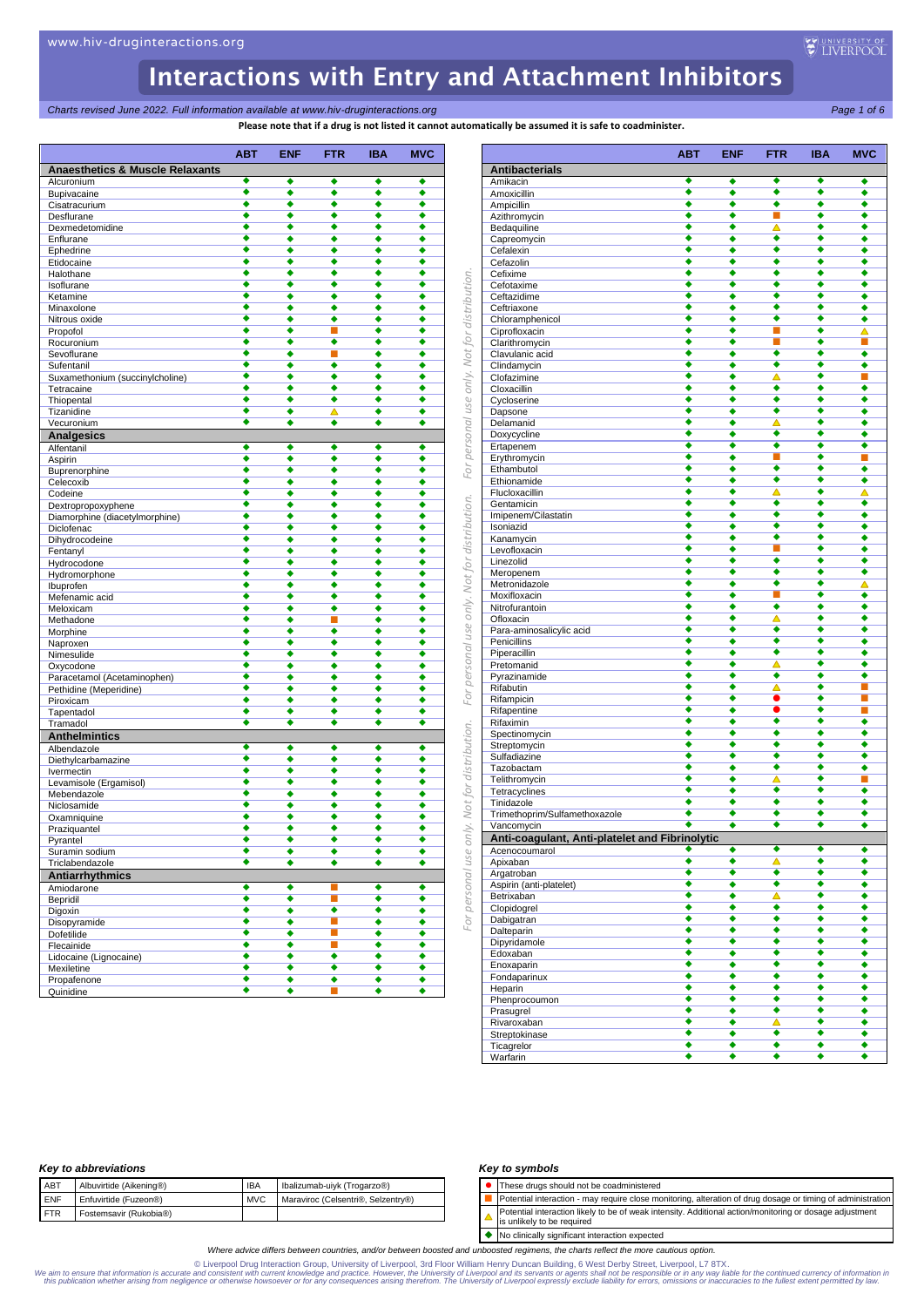*Charts revised June 2022. Full information available at www.hiv-druginteractions.org Page 2 of 6*

**utomatically be assumed it is safe to coadminister.** 

|                                | <b>ABT</b>           | <b>ENF</b>                | <b>FTR</b>                  | <b>IBA</b>                | <b>MVC</b>           |
|--------------------------------|----------------------|---------------------------|-----------------------------|---------------------------|----------------------|
| <b>Anticonvulsants</b>         | ٠                    | ٠                         |                             | ٠                         |                      |
| Carbamazepine<br>Clonazepam    | ٠                    | ٠                         | ٠                           | ٠                         | ٠                    |
| Eslicarbazepine                | ٠                    | ٠                         |                             | ٠                         |                      |
| Ethosuximide                   | ٠                    | ٠                         | ٠                           | ٠                         | ٠                    |
| Gabapentin                     | ٠                    | ٠                         | ٠                           | ٠                         | ٠                    |
| Lacosamide                     | ٠                    | ٠                         | ٠                           | ٠                         | ٠                    |
| Lamotrigine                    | ٠                    | ٠                         | ٠                           | ٠                         | ٠                    |
| Levetiracetam                  | ٠                    | ٠                         | ▵                           | ٠                         | ٠                    |
| Oxcarbazepine                  | ٠                    | ٠                         | $\bullet$                   | ٠                         | п                    |
| Phenobarbital (Phenobarbitone) | ٠                    | ٠                         |                             | ٠                         |                      |
| Phenytoin                      | ٠<br>٠               | ٠                         | $\bullet$<br>٠              | ٠<br>٠                    | п                    |
| Pregabalin<br>Primidone        | $\overline{\bullet}$ | ٠                         | $\bullet$                   | ٠                         | ٠<br>■               |
| Tiagabine                      | $\overline{\bullet}$ | ٠<br>$\overline{\bullet}$ | $\overline{\bullet}$        | $\overline{\bullet}$      | $\overline{\bullet}$ |
| Topiramate                     | ٠                    | ٠                         | ٠                           | ٠                         | ٠                    |
| Valproate (Divalproex)         | ٠                    | ٠                         | ٠                           | ٠                         | ٠                    |
| Vigabatrin                     | ٠                    | ٠                         | ٠                           | ٠                         | ٠                    |
| Zonisamide                     | ٠                    | ٠                         | ٠                           | ٠                         | ٠                    |
| Antidepressants                |                      |                           |                             |                           |                      |
| Agomelatine                    | ٠                    | ٠                         | ٠                           | ٠                         | ٠                    |
| Amitriptyline                  | ٠                    | ٠                         | ٠                           | ٠                         | ٠                    |
| Bupropion                      | ٠                    | ٠                         | ٠                           | ٠                         | ٠                    |
| Citalopram                     | ٠                    | ٠                         | П                           | ٠                         |                      |
| Clomipramine                   | ٠                    | ٠                         | $\overline{\bullet}$        | ٠                         | ٠                    |
| Desipramine                    | $\overline{\bullet}$ | ٠                         | Δ                           | ٠                         | ٠                    |
| Desvenlafaxine                 | ٠                    | ٠                         | ٠                           | ٠                         | ٠                    |
| Doxepin                        | ٠                    | ٠                         | ٠                           | ٠                         | ٠                    |
| Duloxetine                     | ٠                    | ٠                         | ٠                           | ٠                         | ٠                    |
| Escitalopram                   | ٠                    | ٠                         | П                           | ٠<br>$\overline{\bullet}$ | ٠                    |
| Fluoxetine                     | ٠<br>٠               | ٠<br>٠                    | ٠<br>٠                      | ٠                         | ٠<br>٠               |
| Fluvoxamine<br>Imipramine      | ٠                    | ٠                         | Δ                           | ◆                         | ٠                    |
| Lithium                        | ٠                    | ٠                         | Δ                           | ٠                         | ٠                    |
| Maprotiline                    | ٠                    | ٠                         | $\overline{\blacktriangle}$ | ٠                         | ٠                    |
| Mianserin                      | ٠                    | ٠                         | Δ                           | ٠                         | ٠                    |
| Milnacipran                    | ٠                    | ٠                         | ٠                           | ٠                         | ٠                    |
| Mirtazapine                    | ٠                    | ٠                         | Δ                           | ٠                         | ٠                    |
| Nefazodone                     | ٠                    | ٠                         | Δ                           | ٠                         | ■                    |
| Nortriptyline                  | ٠                    | ٠                         | Δ                           | $\overline{\bullet}$      | ٠                    |
| Paroxetine                     | $\overline{\bullet}$ | ٠                         | $\overline{\bullet}$        | ◆                         |                      |
| Phenelzine                     | ٠                    | ٠                         | ٠                           | ٠                         |                      |
| Reboxetine                     | $\overline{\bullet}$ | $\overline{\bullet}$      | ٠                           | ٠                         | ٠                    |
| Sertraline                     | ٠                    | ٠                         | ٠                           | ٠                         | ٠                    |
| Tranylcypromine                | ٠                    | ٠                         | ٠                           | ٠                         | ٠                    |
| Trazodone                      | ٠<br>٠               | ٠<br>٠                    | ٠<br>Δ                      | ٠<br>٠                    | ٠<br>٠               |
| Trimipramine<br>Venlafaxine    | ٠                    | ٠                         | Δ                           | ٠                         | △                    |
| Vortioxetine                   | ٠                    | ٠                         | ٠                           | ٠                         | ٠                    |
| <b>Anti-diabetics</b>          |                      |                           |                             |                           |                      |
| Acarbose                       | ٠                    | ٠                         | ٠                           | ٠                         | ٠                    |
| Alogliptin                     | ٠                    | ٠                         | ٠                           | ٠                         |                      |
| Canagliflozin                  | ٠                    | ٠                         | ٠                           | ٠                         | ٠                    |
| Dapagliflozin                  | ٠                    | ٠                         | ٠                           | ٠                         | ٠                    |
| Dulaglutide                    | ٠                    | ٠                         | ٠                           | ٠                         | ٠                    |
| Empagliflozin                  | ٠                    | ٠                         | ▵                           | ٠                         | ٠                    |
| Exenatide                      |                      |                           |                             |                           |                      |
| Glibenclamide (Glyburide)      | ٠                    | ٠                         | $\mathcal{L}_{\mathcal{A}}$ | ٠                         | ٠                    |
| Gliclazide                     | ٠                    | ٠                         | $\mathbb{Z}^2$              | ٠                         | ٠                    |
| Glimepiride                    | ٠                    | ٠                         | п                           | ٠                         | ٠                    |
| Glipizide                      | ٠                    | ٠                         | П                           | ٠                         | ٠                    |
| Insulin                        | ٠                    | ٠                         | $\overline{\bullet}$        | ٠                         | ٠                    |
| Linagliptin                    | ٠                    | ٠                         | ٠                           | ٠                         | ٠                    |
| Liraglutide                    | ٠                    | ٠                         | ٠                           | ٠                         | ٠                    |
| Metformin                      | ٠                    | ٠                         | ٠                           | ∔                         | ٠                    |
| Nateglinide                    | ٠<br>٠               | ٠                         | П<br>٠                      | ٠<br>٠                    | ٠                    |
| Pioglitazone                   | $\overline{\bullet}$ | ٠                         | П                           | ٠                         | ٠                    |
| Repaglinide<br>Rosiglitazone   | ٠                    | ٠<br>٠                    | ٠                           | ٠                         | ٠<br>٠               |
| Saxagliptin                    | ٠                    | ٠                         | ٠                           | ٠                         | ٠                    |
| Semaglutide                    | ٠                    | ٠                         | ٠                           | ٠                         | ٠                    |
| Sitagliptin                    | ٠                    | ٠                         | ٠                           | ٠                         | ٠                    |
| Tolbutamide                    | ٠                    | ٠                         | ٠                           | ٠                         | ٠                    |
| Vildagliptin                   | ٠                    | ٠                         | ٠                           | ٠                         | ٠                    |
|                                |                      |                           |                             |                           |                      |

|                                | <b>ABT</b>           | <b>ENF</b>           | <b>FTR</b>           | <b>IBA</b> | <b>MVC</b> |
|--------------------------------|----------------------|----------------------|----------------------|------------|------------|
| <b>Antifungals</b>             |                      |                      |                      |            |            |
| Amphotericin B                 | ٠                    | ٠                    | ٠                    | ٠          | ٠          |
| Anidulafungin                  | ٠                    | ٠                    | ٠                    | ٠          | ٠          |
| Caspofungin                    | ٠                    | ◆                    | П                    | ٠          |            |
| Clotrimazole (pessary, troche) | ٠                    | ٠                    | ٠                    | ٠          | Δ          |
| Clotrimazole (topical)         | ٠                    | ٠                    | ٠                    | ٠          |            |
| Fluconazole                    | ō                    | ٠                    | П                    | ٠          |            |
| Flucytosine                    | ٠                    | ٠                    | ◆                    | ٠          | ٠          |
| Griseofulvin                   | ٠                    | ٠                    | Δ                    | ٠          |            |
| Isavuconazole                  | ٠                    | ٠                    | ٠                    | ٠          |            |
| Itraconazole                   | $\overline{\bullet}$ | ٠                    | Δ                    | ◆          |            |
| Ketoconazole                   | 4                    | ٠                    | Δ                    | ∙          | п          |
| Miconazole                     | ٠                    | ٠                    | ٠                    | ٠          | ▵          |
| Nystatin                       | ٠                    | ٠                    | ٠                    | ٠          |            |
| Posaconazole                   | $\overline{\bullet}$ | $\overline{\bullet}$ | Δ                    | ٠          |            |
| Terbinafine                    | ٠                    | ٠                    | ٠                    | ٠          |            |
| Voriconazole                   | ∙                    | ◆                    | ▵                    | ∙          | п          |
| <b>Antihistamines</b>          |                      |                      |                      |            |            |
| Astemizole                     | ٠                    | ٠                    | п                    | ٠          |            |
| Cetirizine                     | 4                    | ◆                    | ō                    | 4          |            |
| Chlorphenamine                 | 4                    | ٠                    | ō                    | ٠          |            |
| Diphenhydramine                | $\overline{\bullet}$ | ٠                    | ◆                    | ٠          |            |
| Fexofenadine                   | ٠                    | ٠                    | ٠                    | ٠          |            |
| Levocetirizine                 | ٠                    | ٠                    | ٠                    | ٠          |            |
| Loratadine                     | ◆                    | ٠                    | ٠                    | ٠          |            |
| Promethazine                   | $\overline{\bullet}$ | ٠                    | ō                    | ∙          |            |
| Terfenadine                    | ٠                    | ٠                    | E.                   | ٠          |            |
| <b>Antimigraine Agents</b>     |                      |                      |                      |            |            |
| Almotriptan                    | ٠                    | ٠                    | ٠                    | ٠          |            |
| Dihydroergotamine              | ٠                    | ٠                    | ٠                    | ٠          |            |
| Eletriptan                     | ō                    | ◆                    | $\overline{\bullet}$ | ō          |            |
| Ergotamine                     | ٠                    | ٠                    | ٠                    | ٠          |            |
| Rizatriptan                    | ٠                    | ٠                    | ٠                    | ٠          |            |
| Sumatriptan                    | ٠                    | ٠                    | ∙                    | ٠          |            |
| Zolmitriptan                   | ٠                    | ٠                    | ٠                    | ٠          |            |
| Antiprotozoals                 |                      |                      |                      |            |            |
| Amodiaquine                    | ٠                    | ٠                    | ٠                    | ٠          |            |
| Artemisinin                    | ٠                    | ٠                    | Δ                    | ٠          |            |
| Atovaquone                     | ٠                    | ٠                    | ٠                    | ٠          | Δ          |
| Benznidazole                   | ٠                    | ٠                    | ٠                    | ٠          |            |
| Chloroquine                    | ٠                    | ٠                    | п                    | ٠          | ٠          |
| Diloxanide                     | ۰                    | ٠                    | ٠                    |            |            |
| Eflornithine                   | ٠                    | ◆                    | ō                    | ٠          |            |
| Halofantrine                   | ٠                    | ٠                    | п                    | ٠          | ٠          |
| Hydroxychloroquine             | ٠                    | ٠                    |                      | ٠          |            |
| Lumefantrine                   | ٠                    | ٠                    | ▵                    | ٠          |            |
| Mefloquine                     | ٠                    | ٠                    | Δ                    | ٠          |            |
| Meglumine antimoniate          | ∙                    | ◆                    | п                    | ٠          |            |
| Melarsoprol                    | ٠                    | ٠                    | ٠                    | ٠          |            |
| Miltefosine                    | ٠                    | ٠                    | ٠                    | ٠          |            |
| Nifurtimox                     | ٠                    | ٠                    | ٠                    | ٠          |            |
| Paromomycin                    | ٠                    | ◆                    | ٠                    | ٠          |            |
| Pentamidine                    | ٠                    | ٠                    | п                    | ٠          |            |
| Piperaquine                    | ٠                    | ٠                    | L.                   | ٠          |            |
| Primaquine                     | ٠                    | ٠                    | Δ                    | ٠          |            |
| Proguanil                      | ٠                    | ٠                    | ٠                    | ٠          |            |
| Pyrimethamine                  | ٠                    | ٠                    | ∙                    | ٠          |            |
| Quinine                        | ٠                    | ◆                    | П                    | ٠          |            |
| Sodium stibogluconate          | ٠                    | ٠                    | П                    | ٠          |            |
| Sulfadoxine                    | ٠                    | ٠                    | ٠                    | ٠          |            |
|                                |                      |                      |                      |            |            |
|                                |                      |                      |                      |            |            |
|                                |                      |                      |                      |            |            |
|                                |                      |                      |                      |            |            |
|                                |                      |                      |                      |            |            |

### *Key to abbreviations*

| ABT        | Albuvirtide (Aikening®) | <b>IBA</b> | Ibalizumab-uiyk (Trogarzo®)        |
|------------|-------------------------|------------|------------------------------------|
| <b>ENF</b> | Enfuvirtide (Fuzeon®)   | <b>MVC</b> | Maraviroc (Celsentri®, Selzentrv®) |
| <b>FTR</b> | Fostemsavir (Rukobia®)  |            |                                    |
|            |                         |            |                                    |

#### *Key to symbols*

⚫ These drugs should not be coadministered

- Potential interaction may require close monitoring, alteration of drug dosage or timing of administration Potential interaction likely to be of weak intensity. Additional action/monitoring or dosage adjustment  $\Delta$
- is unlikely to be required ◆ No clinically significant interaction expected

*Where advice differs between countries, and/or between boosted and unboosted regimens, the charts reflect the more cautious option.*

Werpool Drug Interaction Group, University of Liverpool, 3rd Floor William Henry Duncan Building, 6 West Derby Street, Liverpool, L7 8TX.<br>We aim to ensure that information increment who when throwedge and practice. Howev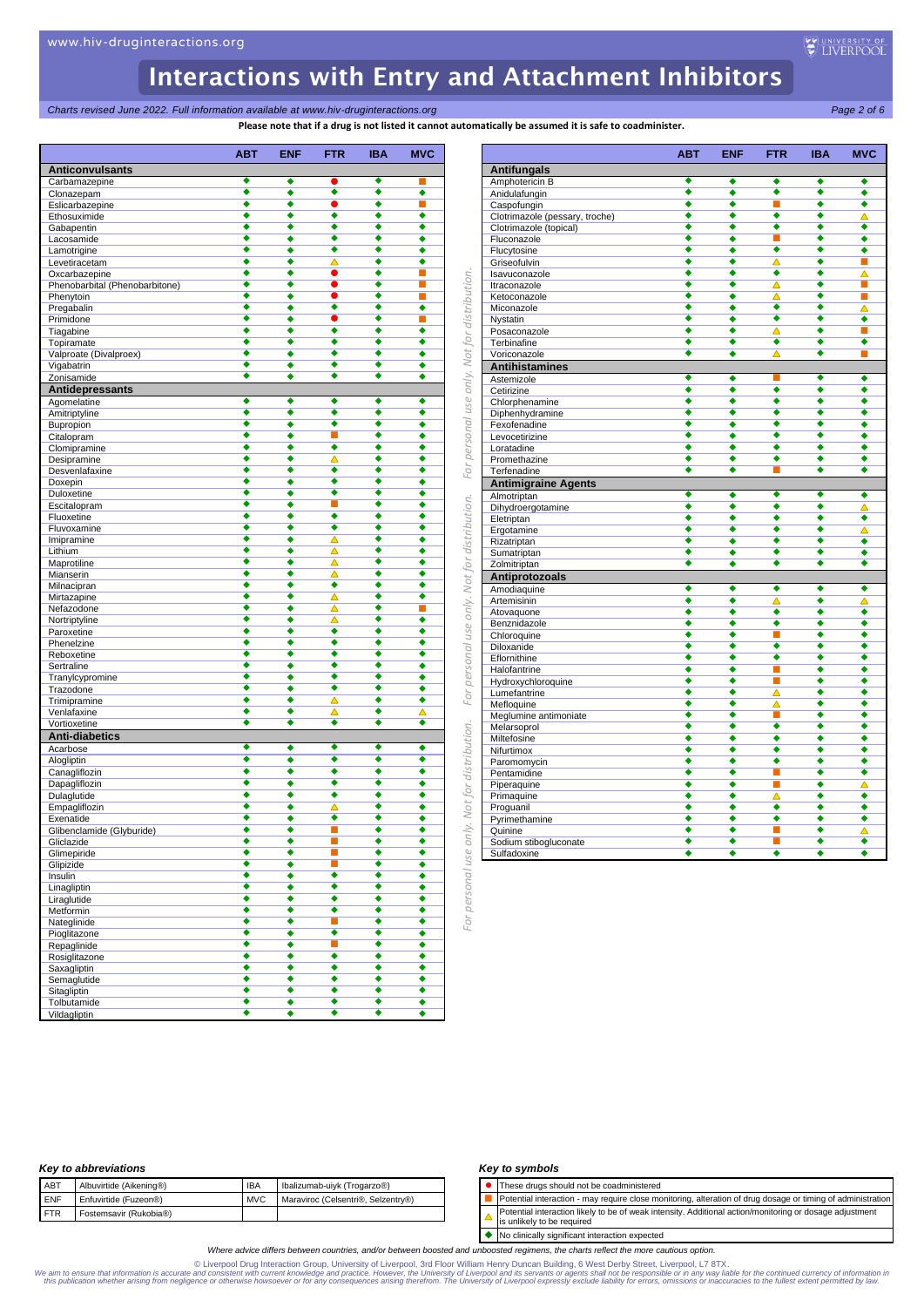*Charts revised June 2022. Full information available at www.hiv-druginteractions.org Page 3 of 6*

**Please note that if a drug is not listed it cannot automatically be assumed it is safe to coadminister.**

|                                       | ABT                       | <b>ENF</b>                | <b>FTR</b>                  | <b>IBA</b>                | <b>MVC</b>                |
|---------------------------------------|---------------------------|---------------------------|-----------------------------|---------------------------|---------------------------|
| <b>Antipsychotics/Neuroleptics</b>    |                           |                           |                             |                           |                           |
| Amisulpride                           | ٠                         | ٠                         | ٠                           | ٠                         | ٠                         |
| Aripiprazole                          | $\overline{\bullet}$      | ◆                         | $\overline{\blacktriangle}$ | ∙                         | ◆                         |
| Asenapine                             | ∙                         | 4                         | ᄌ<br>П                      | ◆                         | 4                         |
| Chlorpromazine                        | ٠<br>٠                    | ٠<br>٠                    | ᄌ                           | ٠<br>ē                    | ٠<br>٠                    |
| Clozapine<br>Fluphenazine             | $\overline{\bullet}$      | ٠                         | Δ                           | ◆                         | ٠                         |
| Haloperidol                           | ٠                         | ٠                         | ш                           | ٠                         | Δ                         |
| Iloperidone                           | ٠                         | ٠                         | Δ                           | ◆                         | ٠                         |
| Levomepromazine                       | ٠                         | ٠                         | П                           | ◆                         | ٠                         |
| Olanzapine                            | ٠                         | ٠                         | $\overline{\bullet}$        | 4                         | ٠                         |
| Paliperidone                          | ٠                         | ٠                         | Δ                           | ٠                         | ٠                         |
| Perazine                              | ٠                         | ٠                         | ∙                           | ◆                         | ٠                         |
| Periciazine                           | ٠                         | ٠                         | $\overline{\bullet}$        | ē                         | ٠                         |
| Perphenazine                          | $\overline{\bullet}$      | ◆                         | ᄌ                           | ◆                         | ◆                         |
| Pimozide                              | ٠                         | ٠                         | П                           | $\overline{\bullet}$      | ٠                         |
| Pipotiazine                           | ٠                         | ٠                         | ∧                           | ◆                         | ٠                         |
| Quetiapine                            | ٠                         | ٠                         | ٠                           | ٠                         | ٠                         |
| Risperidone                           | ٠                         | ٠                         | $\overline{\bullet}$        | $\overline{\bullet}$      | ٠                         |
| Sulpiride                             | ٠                         | ٠                         | п                           | ٠                         | ٠                         |
| Thioridazine                          | ٠                         | ٠                         | п                           | ◆                         | П                         |
| Tiapride                              | $\overline{\bullet}$      | ٠                         | ᄌ                           | ē                         | ∙                         |
| Ziprasidone                           | ٠                         | ٠                         | П                           | ٠                         | ٠                         |
| Zotepine                              | ٠<br>$\overline{\bullet}$ | ٠                         | △                           | ٠<br>◆                    | ٠                         |
| Zuclopenthixol                        |                           | ٠                         | Δ                           |                           | ٠                         |
| <b>Antivirals</b>                     |                           |                           |                             |                           |                           |
| Aciclovir                             | ٠<br>٠                    | ٠<br>٠                    | ٠<br>٠                      | ٠<br>٠                    | ٠<br>٠                    |
| Adefovir                              | ٠                         | ٠                         | ٠                           | ٠                         | ٠                         |
| Amantadine<br>Brincidofovir           | ٠                         | ٠                         | п                           | ٠                         | ٠                         |
| <b>Bulevirtide</b>                    | 4                         | 4                         | $\overline{\bullet}$        | ◆                         | Δ                         |
| Cidofovir                             | ٠                         | ٠                         | ٠                           | ٠                         | ٠                         |
| Daclatasvir                           | ٠                         | ٠                         | ٠                           | ٠                         | ٠                         |
| Elbasvir/Grazoprevir                  | ٠                         | ٠                         |                             | ۵                         | ٠                         |
| Entecavir                             | ٠                         | ∙                         | $\overline{\bullet}$        | ◆                         | ◆                         |
| Famciclovir                           | ٠                         | ٠                         | ٠                           | ٠                         | ٠                         |
| Foscarnet                             | ٠                         | ٠                         | ٠                           | ٠                         | ٠                         |
| Ganciclovir                           | ٠                         | ٠                         | ٠                           | ٠                         | ٠                         |
| Glecaprevir/Pibrentasvir              | ٠                         | ٠                         | ▵                           | ٠                         | ٠                         |
| Ledipasvir/Sofosbuvir                 | ٠                         | ٠                         | Δ                           | ٠                         | ٠                         |
| Letermovir                            | ٠                         | ∙                         | Δ                           | ٠                         | Δ                         |
| Molnupiravir                          | $\overline{\bullet}$      | ٠                         | ٠                           | ◆                         | ٠                         |
| Nirmatrelvir/Ritonavir                | Δ                         | ◆                         | $\overline{\bullet}$        | ◆                         | П                         |
| Ombitasvir/Paritaprevir/r             | ٠                         | ٠                         | Δ                           | ٠                         | П                         |
| Ombitasvir/Paritaprevir/r + Dasabuvir | ٠                         | ٠                         | Δ                           | ٠                         |                           |
| Oseltamivir                           | ٠<br>٠                    | ٠<br>$\overline{\bullet}$ | ٠<br>$\overline{\bullet}$   | ٠<br>$\overline{\bullet}$ | ٠<br>$\overline{\bullet}$ |
| Remdesivir                            | ٠                         | ٠                         | ٠                           | ٠                         | ٠                         |
| Ribavirin                             | ٠                         | ٠                         | ٠                           | ٠                         | ٠                         |
| Rimantadine<br>Simeprevir             | ٠                         | ٠                         | △                           | ۵                         | 4                         |
| Sofosbuvir                            | ٠                         | ٠                         | Δ                           | ٠                         | ٠                         |
| Sofosbuvir/Velpatasvir                | ٠                         | ٠                         | ▵                           | ٠                         | ٠                         |
| Sofosbuvir/Velpatasvir/Voxilaprevir   | ۵                         | ٠                         | п                           | ۵                         | ٠                         |
| Sotrovimab                            | ٠                         | ٠                         | ٠                           | ٠                         | ٠                         |
| Tecovirimat                           | ٠                         | ٠                         | ٠                           | ٠                         |                           |
| Telbivudine                           | ٠                         | ٠                         | ٠                           | ٠                         | ٠                         |
| Tenofovir alafenamide (HBV)           | ٠                         | ٠                         | ٠                           | ٠                         | ٠                         |
| Tixagevimab/Cilgavimab                | ٠                         | ٠                         | ٠                           | ٠                         | ٠                         |
| Valaciclovir                          | ٠                         | ٠                         | ٠                           | ٠                         | ٠                         |
| Zanamivir                             | ٠                         | ٠                         | ٠                           | ∙                         | ٠                         |

| <b>Anxiolytics/Hypnotics/ Sedatives</b><br>Alprazolam<br>٠<br>ō<br>Bromazepam<br><b>Buspirone</b><br>٠<br>Chlordiazepoxide<br>٠<br>٠<br>Clobazam<br>Clorazepate<br>٠<br>٠<br>Diazepam<br>٠<br>Estazolam<br>∙<br>Flunitrazepam<br>ō<br>Flurazepam<br>Hydroxyzine<br>٠<br>٠<br>Lorazepam<br>٠<br>Lormetazepam<br>∙<br>Midazolam (oral)<br>$\overline{\bullet}$<br>Midazolam (parenteral)<br>Oxazepam<br>٠<br>Temazepam<br>ō<br>Triazolam<br>٠<br>Zaleplon<br>٠<br>٠<br>Zolpidem<br>٠<br>Zopiclone<br><b>Beta Blockers</b><br>٠<br>Atenolol<br>٠<br>Bisoprolol<br>Carvedilol<br>٠<br>Metoprolol<br>٠<br>Nebivolol<br>٠<br>Oxprenolol<br>٠<br>Pindolol<br>٠<br>Propranolol<br>٠<br>∙<br>Timolol<br><b>Bronchodilators</b><br>Aclidinium bromide<br>٠<br>Aminophylline<br>ō<br>Formoterol<br>٠<br>Glycopyrronium bromide<br>٠<br>Indacaterol<br>٠<br>Ipratropium bromide<br>∙<br>Montelukast<br>٠<br>Olodaterol<br>٠<br>Roflumilast<br>ō<br>$\overline{\bullet}$<br>Salbutamol | ٠<br>◆<br>◆<br>٠<br>٠<br>٠<br>٠<br>٠<br>٠<br>٠<br>٠<br>٠<br>٠<br>◆<br>٠<br>٠<br>٠<br>٠<br>٠<br>٠<br>٠<br>٠<br>٠<br>٠<br>٠<br>٠<br>٠<br>٠<br>٠<br>٠ | ٠<br>◆<br>٠<br>٠<br>▵<br>٠<br>٠<br>٠<br>٠<br>٠<br>٠<br>٠<br>٠<br>٠<br>٠<br>٠<br>٠<br>٠<br>٠<br>٠<br>٠<br>٠<br>٠<br>٠<br>٠<br>٠<br>◆<br>٠<br>٠ | ٠<br>4<br>٠<br>٠<br>٠<br>٠<br>٠<br>٠<br>∙<br>٠<br>٠<br>٠<br>٠<br>٠<br>4<br>٠<br>ō<br>▲<br>٠<br>٠<br>٠<br>٠<br>٠<br>٠<br>٠<br>٠<br>٠<br>٠<br>٠ |   |
|---------------------------------------------------------------------------------------------------------------------------------------------------------------------------------------------------------------------------------------------------------------------------------------------------------------------------------------------------------------------------------------------------------------------------------------------------------------------------------------------------------------------------------------------------------------------------------------------------------------------------------------------------------------------------------------------------------------------------------------------------------------------------------------------------------------------------------------------------------------------------------------------------------------------------------------------------------------------------|----------------------------------------------------------------------------------------------------------------------------------------------------|-----------------------------------------------------------------------------------------------------------------------------------------------|-----------------------------------------------------------------------------------------------------------------------------------------------|---|
|                                                                                                                                                                                                                                                                                                                                                                                                                                                                                                                                                                                                                                                                                                                                                                                                                                                                                                                                                                           |                                                                                                                                                    |                                                                                                                                               |                                                                                                                                               |   |
|                                                                                                                                                                                                                                                                                                                                                                                                                                                                                                                                                                                                                                                                                                                                                                                                                                                                                                                                                                           |                                                                                                                                                    |                                                                                                                                               |                                                                                                                                               |   |
|                                                                                                                                                                                                                                                                                                                                                                                                                                                                                                                                                                                                                                                                                                                                                                                                                                                                                                                                                                           |                                                                                                                                                    |                                                                                                                                               |                                                                                                                                               |   |
|                                                                                                                                                                                                                                                                                                                                                                                                                                                                                                                                                                                                                                                                                                                                                                                                                                                                                                                                                                           |                                                                                                                                                    |                                                                                                                                               |                                                                                                                                               |   |
|                                                                                                                                                                                                                                                                                                                                                                                                                                                                                                                                                                                                                                                                                                                                                                                                                                                                                                                                                                           |                                                                                                                                                    |                                                                                                                                               |                                                                                                                                               |   |
|                                                                                                                                                                                                                                                                                                                                                                                                                                                                                                                                                                                                                                                                                                                                                                                                                                                                                                                                                                           |                                                                                                                                                    |                                                                                                                                               |                                                                                                                                               |   |
|                                                                                                                                                                                                                                                                                                                                                                                                                                                                                                                                                                                                                                                                                                                                                                                                                                                                                                                                                                           |                                                                                                                                                    |                                                                                                                                               |                                                                                                                                               |   |
|                                                                                                                                                                                                                                                                                                                                                                                                                                                                                                                                                                                                                                                                                                                                                                                                                                                                                                                                                                           |                                                                                                                                                    |                                                                                                                                               |                                                                                                                                               |   |
|                                                                                                                                                                                                                                                                                                                                                                                                                                                                                                                                                                                                                                                                                                                                                                                                                                                                                                                                                                           |                                                                                                                                                    |                                                                                                                                               |                                                                                                                                               |   |
|                                                                                                                                                                                                                                                                                                                                                                                                                                                                                                                                                                                                                                                                                                                                                                                                                                                                                                                                                                           |                                                                                                                                                    |                                                                                                                                               |                                                                                                                                               |   |
|                                                                                                                                                                                                                                                                                                                                                                                                                                                                                                                                                                                                                                                                                                                                                                                                                                                                                                                                                                           |                                                                                                                                                    |                                                                                                                                               |                                                                                                                                               |   |
|                                                                                                                                                                                                                                                                                                                                                                                                                                                                                                                                                                                                                                                                                                                                                                                                                                                                                                                                                                           |                                                                                                                                                    |                                                                                                                                               |                                                                                                                                               |   |
|                                                                                                                                                                                                                                                                                                                                                                                                                                                                                                                                                                                                                                                                                                                                                                                                                                                                                                                                                                           |                                                                                                                                                    |                                                                                                                                               |                                                                                                                                               |   |
|                                                                                                                                                                                                                                                                                                                                                                                                                                                                                                                                                                                                                                                                                                                                                                                                                                                                                                                                                                           |                                                                                                                                                    |                                                                                                                                               |                                                                                                                                               |   |
|                                                                                                                                                                                                                                                                                                                                                                                                                                                                                                                                                                                                                                                                                                                                                                                                                                                                                                                                                                           |                                                                                                                                                    |                                                                                                                                               |                                                                                                                                               |   |
|                                                                                                                                                                                                                                                                                                                                                                                                                                                                                                                                                                                                                                                                                                                                                                                                                                                                                                                                                                           |                                                                                                                                                    |                                                                                                                                               |                                                                                                                                               |   |
|                                                                                                                                                                                                                                                                                                                                                                                                                                                                                                                                                                                                                                                                                                                                                                                                                                                                                                                                                                           |                                                                                                                                                    |                                                                                                                                               |                                                                                                                                               |   |
|                                                                                                                                                                                                                                                                                                                                                                                                                                                                                                                                                                                                                                                                                                                                                                                                                                                                                                                                                                           |                                                                                                                                                    |                                                                                                                                               |                                                                                                                                               |   |
|                                                                                                                                                                                                                                                                                                                                                                                                                                                                                                                                                                                                                                                                                                                                                                                                                                                                                                                                                                           |                                                                                                                                                    |                                                                                                                                               |                                                                                                                                               |   |
|                                                                                                                                                                                                                                                                                                                                                                                                                                                                                                                                                                                                                                                                                                                                                                                                                                                                                                                                                                           |                                                                                                                                                    |                                                                                                                                               |                                                                                                                                               |   |
|                                                                                                                                                                                                                                                                                                                                                                                                                                                                                                                                                                                                                                                                                                                                                                                                                                                                                                                                                                           |                                                                                                                                                    |                                                                                                                                               |                                                                                                                                               |   |
|                                                                                                                                                                                                                                                                                                                                                                                                                                                                                                                                                                                                                                                                                                                                                                                                                                                                                                                                                                           |                                                                                                                                                    |                                                                                                                                               |                                                                                                                                               |   |
|                                                                                                                                                                                                                                                                                                                                                                                                                                                                                                                                                                                                                                                                                                                                                                                                                                                                                                                                                                           |                                                                                                                                                    |                                                                                                                                               |                                                                                                                                               |   |
|                                                                                                                                                                                                                                                                                                                                                                                                                                                                                                                                                                                                                                                                                                                                                                                                                                                                                                                                                                           |                                                                                                                                                    |                                                                                                                                               |                                                                                                                                               |   |
|                                                                                                                                                                                                                                                                                                                                                                                                                                                                                                                                                                                                                                                                                                                                                                                                                                                                                                                                                                           |                                                                                                                                                    |                                                                                                                                               |                                                                                                                                               |   |
|                                                                                                                                                                                                                                                                                                                                                                                                                                                                                                                                                                                                                                                                                                                                                                                                                                                                                                                                                                           |                                                                                                                                                    |                                                                                                                                               |                                                                                                                                               |   |
|                                                                                                                                                                                                                                                                                                                                                                                                                                                                                                                                                                                                                                                                                                                                                                                                                                                                                                                                                                           |                                                                                                                                                    |                                                                                                                                               |                                                                                                                                               |   |
|                                                                                                                                                                                                                                                                                                                                                                                                                                                                                                                                                                                                                                                                                                                                                                                                                                                                                                                                                                           |                                                                                                                                                    |                                                                                                                                               |                                                                                                                                               |   |
|                                                                                                                                                                                                                                                                                                                                                                                                                                                                                                                                                                                                                                                                                                                                                                                                                                                                                                                                                                           |                                                                                                                                                    |                                                                                                                                               |                                                                                                                                               |   |
|                                                                                                                                                                                                                                                                                                                                                                                                                                                                                                                                                                                                                                                                                                                                                                                                                                                                                                                                                                           |                                                                                                                                                    |                                                                                                                                               |                                                                                                                                               |   |
|                                                                                                                                                                                                                                                                                                                                                                                                                                                                                                                                                                                                                                                                                                                                                                                                                                                                                                                                                                           |                                                                                                                                                    |                                                                                                                                               |                                                                                                                                               |   |
|                                                                                                                                                                                                                                                                                                                                                                                                                                                                                                                                                                                                                                                                                                                                                                                                                                                                                                                                                                           |                                                                                                                                                    |                                                                                                                                               |                                                                                                                                               |   |
|                                                                                                                                                                                                                                                                                                                                                                                                                                                                                                                                                                                                                                                                                                                                                                                                                                                                                                                                                                           |                                                                                                                                                    | ∙                                                                                                                                             | ٠                                                                                                                                             |   |
|                                                                                                                                                                                                                                                                                                                                                                                                                                                                                                                                                                                                                                                                                                                                                                                                                                                                                                                                                                           |                                                                                                                                                    |                                                                                                                                               |                                                                                                                                               |   |
|                                                                                                                                                                                                                                                                                                                                                                                                                                                                                                                                                                                                                                                                                                                                                                                                                                                                                                                                                                           | ٠                                                                                                                                                  | ٠                                                                                                                                             | ٠                                                                                                                                             |   |
|                                                                                                                                                                                                                                                                                                                                                                                                                                                                                                                                                                                                                                                                                                                                                                                                                                                                                                                                                                           |                                                                                                                                                    | ٠                                                                                                                                             | 4                                                                                                                                             |   |
|                                                                                                                                                                                                                                                                                                                                                                                                                                                                                                                                                                                                                                                                                                                                                                                                                                                                                                                                                                           | ٠                                                                                                                                                  |                                                                                                                                               | ٠                                                                                                                                             |   |
|                                                                                                                                                                                                                                                                                                                                                                                                                                                                                                                                                                                                                                                                                                                                                                                                                                                                                                                                                                           | ٠<br>٠                                                                                                                                             | ▵<br>٠                                                                                                                                        | ٠                                                                                                                                             |   |
|                                                                                                                                                                                                                                                                                                                                                                                                                                                                                                                                                                                                                                                                                                                                                                                                                                                                                                                                                                           |                                                                                                                                                    | ٠                                                                                                                                             | ٠                                                                                                                                             |   |
|                                                                                                                                                                                                                                                                                                                                                                                                                                                                                                                                                                                                                                                                                                                                                                                                                                                                                                                                                                           | ٠                                                                                                                                                  |                                                                                                                                               |                                                                                                                                               |   |
|                                                                                                                                                                                                                                                                                                                                                                                                                                                                                                                                                                                                                                                                                                                                                                                                                                                                                                                                                                           | ◆                                                                                                                                                  | $\overline{\bullet}$                                                                                                                          | ∙                                                                                                                                             |   |
|                                                                                                                                                                                                                                                                                                                                                                                                                                                                                                                                                                                                                                                                                                                                                                                                                                                                                                                                                                           | ٠                                                                                                                                                  | ٠                                                                                                                                             | ٠                                                                                                                                             |   |
|                                                                                                                                                                                                                                                                                                                                                                                                                                                                                                                                                                                                                                                                                                                                                                                                                                                                                                                                                                           | ٠                                                                                                                                                  | ٠                                                                                                                                             | ٠                                                                                                                                             |   |
|                                                                                                                                                                                                                                                                                                                                                                                                                                                                                                                                                                                                                                                                                                                                                                                                                                                                                                                                                                           | ٠                                                                                                                                                  | ō                                                                                                                                             | ō                                                                                                                                             |   |
|                                                                                                                                                                                                                                                                                                                                                                                                                                                                                                                                                                                                                                                                                                                                                                                                                                                                                                                                                                           | ٠                                                                                                                                                  | $\overline{\bullet}$                                                                                                                          | ō                                                                                                                                             |   |
| ٠<br>Salmeterol                                                                                                                                                                                                                                                                                                                                                                                                                                                                                                                                                                                                                                                                                                                                                                                                                                                                                                                                                           | ٠                                                                                                                                                  | ٠                                                                                                                                             | ٠                                                                                                                                             |   |
| ٠<br>Terbutaline                                                                                                                                                                                                                                                                                                                                                                                                                                                                                                                                                                                                                                                                                                                                                                                                                                                                                                                                                          | ٠                                                                                                                                                  | ٠                                                                                                                                             | ٠                                                                                                                                             |   |
| Theophylline<br>٠                                                                                                                                                                                                                                                                                                                                                                                                                                                                                                                                                                                                                                                                                                                                                                                                                                                                                                                                                         | ٠                                                                                                                                                  | ٠                                                                                                                                             | ٠                                                                                                                                             |   |
| Tiotropium bromide<br>٠                                                                                                                                                                                                                                                                                                                                                                                                                                                                                                                                                                                                                                                                                                                                                                                                                                                                                                                                                   | ٠                                                                                                                                                  | ٠                                                                                                                                             | ٠                                                                                                                                             |   |
| Umeclidinium bromide<br>4                                                                                                                                                                                                                                                                                                                                                                                                                                                                                                                                                                                                                                                                                                                                                                                                                                                                                                                                                 | ٠                                                                                                                                                  | ∙                                                                                                                                             | 4                                                                                                                                             |   |
| ◆<br>Vilanterol                                                                                                                                                                                                                                                                                                                                                                                                                                                                                                                                                                                                                                                                                                                                                                                                                                                                                                                                                           | ◆                                                                                                                                                  | ٠                                                                                                                                             | ٠                                                                                                                                             |   |
| <b>Calcium Channel Blockers</b>                                                                                                                                                                                                                                                                                                                                                                                                                                                                                                                                                                                                                                                                                                                                                                                                                                                                                                                                           |                                                                                                                                                    |                                                                                                                                               |                                                                                                                                               |   |
| ٠<br>Amlodipine                                                                                                                                                                                                                                                                                                                                                                                                                                                                                                                                                                                                                                                                                                                                                                                                                                                                                                                                                           | ٠                                                                                                                                                  | ٠                                                                                                                                             | ٠                                                                                                                                             |   |
| $\overline{\bullet}$<br>Diltiazem                                                                                                                                                                                                                                                                                                                                                                                                                                                                                                                                                                                                                                                                                                                                                                                                                                                                                                                                         | ٠                                                                                                                                                  | Δ                                                                                                                                             | ٠                                                                                                                                             | П |
| ō<br>Felodipine                                                                                                                                                                                                                                                                                                                                                                                                                                                                                                                                                                                                                                                                                                                                                                                                                                                                                                                                                           | ٠                                                                                                                                                  | ٠                                                                                                                                             | 4                                                                                                                                             |   |
| Nicardipine<br>٠                                                                                                                                                                                                                                                                                                                                                                                                                                                                                                                                                                                                                                                                                                                                                                                                                                                                                                                                                          | ٠                                                                                                                                                  | Δ                                                                                                                                             | ٠                                                                                                                                             |   |
| Nifedipine<br>٠                                                                                                                                                                                                                                                                                                                                                                                                                                                                                                                                                                                                                                                                                                                                                                                                                                                                                                                                                           | ٠                                                                                                                                                  | ٠                                                                                                                                             | ٠                                                                                                                                             |   |
| ٠                                                                                                                                                                                                                                                                                                                                                                                                                                                                                                                                                                                                                                                                                                                                                                                                                                                                                                                                                                         | ٠                                                                                                                                                  | $\overline{\bullet}$                                                                                                                          | ٠                                                                                                                                             |   |
| Nisoldipine<br>٠                                                                                                                                                                                                                                                                                                                                                                                                                                                                                                                                                                                                                                                                                                                                                                                                                                                                                                                                                          | ٠                                                                                                                                                  | ٠                                                                                                                                             | ٠                                                                                                                                             |   |
| Nitrendipine<br>$\overline{\bullet}$                                                                                                                                                                                                                                                                                                                                                                                                                                                                                                                                                                                                                                                                                                                                                                                                                                                                                                                                      | ◆                                                                                                                                                  | △                                                                                                                                             | ∙                                                                                                                                             |   |
| Verapamil                                                                                                                                                                                                                                                                                                                                                                                                                                                                                                                                                                                                                                                                                                                                                                                                                                                                                                                                                                 |                                                                                                                                                    |                                                                                                                                               |                                                                                                                                               |   |
|                                                                                                                                                                                                                                                                                                                                                                                                                                                                                                                                                                                                                                                                                                                                                                                                                                                                                                                                                                           |                                                                                                                                                    |                                                                                                                                               |                                                                                                                                               |   |

### *Key to abbreviations*

|     | <b>INCY TO GODI CYRIGUOIS</b> |            |                                    |
|-----|-------------------------------|------------|------------------------------------|
| ABT | Albuvirtide (Aikening®)       | <b>IBA</b> | Ibalizumab-uiyk (Trogarzo®)        |
| ENF | Enfuvirtide (Fuzeon®)         | <b>MVC</b> | Maraviroc (Celsentri®, Selzentry®) |
| FTR | Fostemsavir (Rukobia®)        |            |                                    |
|     |                               |            |                                    |

### *Key to symbols*

⚫ These drugs should not be coadministered

- Potential interaction may require close monitoring, alteration of drug dosage or timing of administration Potential interaction likely to be of weak intensity. Additional action/monitoring or dosage adjustment
- $\blacktriangle$ is unlikely to be required

◆ No clinically significant interaction expected

*Where advice differs between countries, and/or between boosted and unboosted regimens, the charts reflect the more cautious option.*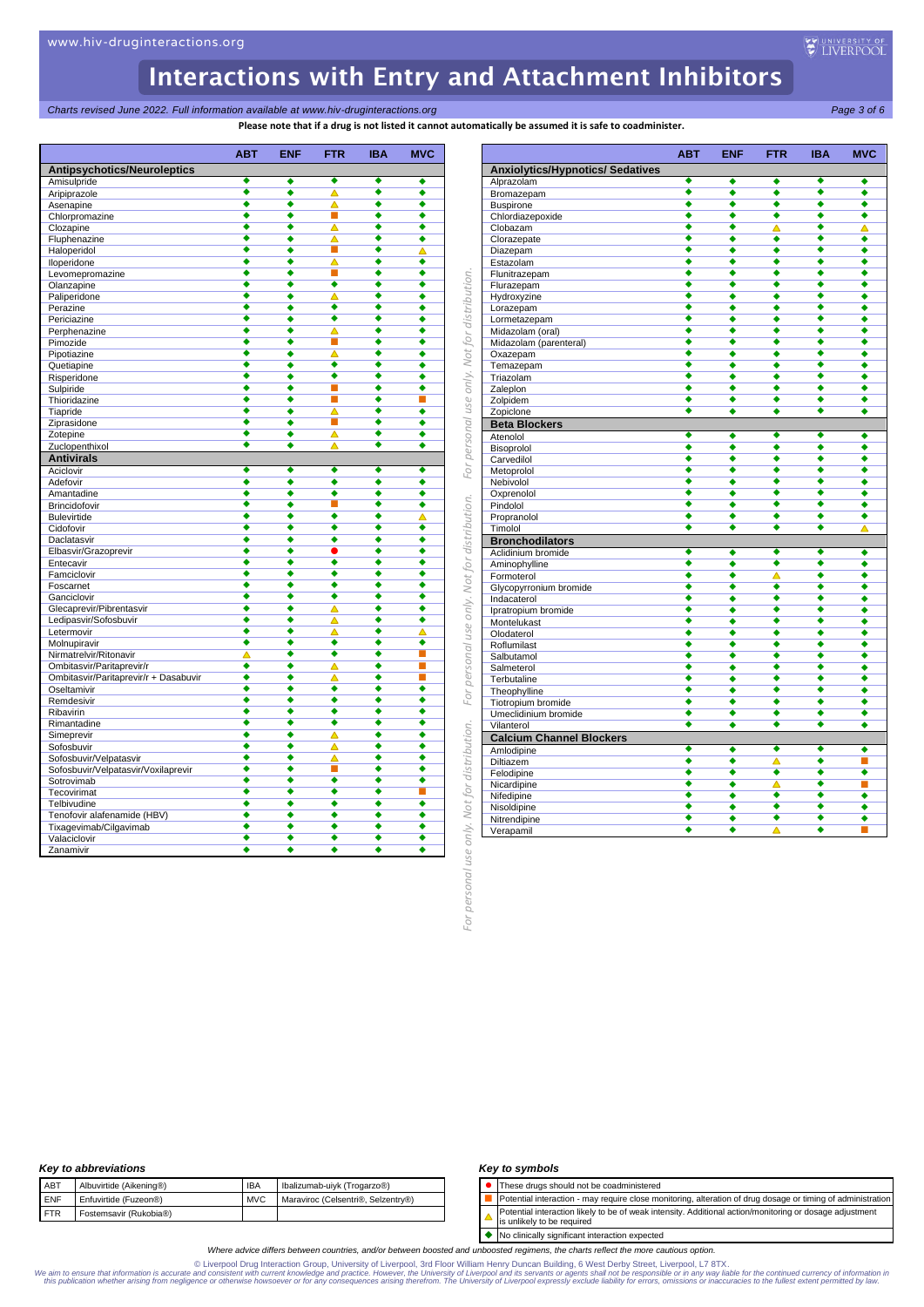*For personal use only. Not for distribution. For personal use only. Not for distribution. For personal use only. Not for distribution.*

For personal use only. Not for distribution.

For personal use only. Not for distribution.

use only. Not for distribution.

For personal

**Charts revised June 2022. Full information available at www.hiv-druginteractions.org** Page 4 of 6<sup>2</sup>

**Please note that if a drug is not listed it cannot automatically be assumed it is safe to coadminister.**

|                                      | ABT    | <b>ENF</b> | <b>FTR</b>                  | <b>IBA</b>                | <b>MVC</b>                |
|--------------------------------------|--------|------------|-----------------------------|---------------------------|---------------------------|
| <b>Cancer Therapies</b>              |        |            |                             |                           |                           |
| Abemaciclib                          | ٠      | ٠          | ٠                           | ٠                         | ٠                         |
| Abiraterone<br>Acalabrutinib         | ٠<br>٠ | ٠<br>٠     | ٠<br>٠                      | ٠<br>$\overline{\bullet}$ | ٠<br>$\overline{\bullet}$ |
| Anastrozole                          | ٠      | ٠          | ٠                           | ٠                         | ٠                         |
| Asparaginase                         | ٠      | ٠          | ٠                           | ٠                         | ٠                         |
| Avelumab                             | ٠      | ٠          | ٠                           | ٠                         | ٠                         |
| Bevacizumab                          | ٠      | ٠          | ٠                           | ٠                         | ٠                         |
| Bexarotene                           | ٠<br>٠ | ٠<br>٠     | Δ<br>٠                      | ٠<br>٠                    | п<br>٠                    |
| Bleomycin<br>Blinatumomab            | ٠      | ٠          | ٠                           | ٠                         | ٠                         |
| Bortezomib                           | ٠      | ٠          | Δ                           | ٠                         | ٠                         |
| <b>Bosutinib</b>                     | ٠      | ٠          | Δ                           | $\overline{\bullet}$      | ٠                         |
| Brentuximab vedotin                  | ٠      | ٠          | ٠                           | ٠                         | ٠                         |
| Cabazitaxel                          | ٠      | ٠          | ٠                           | ٠                         | ٠                         |
| Cabozantinib                         | ٠<br>٠ | ٠<br>٠     | Δ<br>▵                      | ٠<br>٠                    | △<br>٠                    |
| Capecitabine<br>Carboplatin          | ٠      | ٠          | ٠                           | ٠                         | ٠                         |
| Cetuximab                            | ٠      | ٠          | ٠                           | $\overline{\bullet}$      | ٠                         |
| Chlorambucil                         | ٠      | ٠          | ٠                           | ٠                         | ٠                         |
| Cisplatin                            | ٠      | ٠          | ٠                           | ٠                         | ٠                         |
| Cyclophosphamide                     | ٠      | ٠          | ٠                           | ٠                         | ٠                         |
| Cytarabine                           | ٠      | ٠          | ٠                           | ٠                         | ٠                         |
| Dacarbazine                          | ٠<br>٠ | ٠<br>٠     | ٠<br>٠                      | ٠<br>٠                    | ٠<br>٠                    |
| Dactinomycin<br>Dasatinib            | ٠      | ٠          | Δ                           | ٠                         | Δ                         |
| Daunorubicin                         | ٠      | ٠          | П                           | ٠                         | ٠                         |
| Docetaxel                            | ٠      | ٠          | п                           | ٠                         | ĩ.                        |
| Doxorubicin                          | ٠      | ٠          | ٠                           | ٠                         | ٠                         |
| Droloxifene                          | ٠      | ٠          | ٠                           | ٠                         | ٠                         |
| Enzalutamide                         | ٠      | ٠          |                             | ٠                         | П                         |
| Epirubicin                           | ٠      | ٠          | Δ                           | ٠                         | ٠                         |
| Erlotinib<br>Estramustine            | ٠<br>٠ | ٠<br>٠     | ٠<br>٠                      | ٠<br>٠                    | ٠<br>٠                    |
| Etoposide                            | ٠      | ٠          | ٠                           | ٠                         | ٠                         |
| Everolimus                           | ٠      | ٠          | ٠                           | ٠                         | ٠                         |
| Exemestane                           | ٠      | ٠          | ٠                           | ٠                         | ٠                         |
| Fludarabine                          | ٠      | ٠          | ٠                           | ٠                         | ٠                         |
| Fluorouracil                         | ٠      | ٠          | Δ                           | ٠                         | ٠                         |
| Formestane                           | ٠      | ٠          | ٠<br>٠                      | ٠                         | ٠                         |
| Gefitinib<br>Gemcitabine             | ٠<br>٠ | ٠<br>٠     | ٠                           | ٠<br>٠                    | ٠<br>٠                    |
| Ifosfamide                           | ٠      | ٠          | Δ                           | ٠                         | П                         |
| Imatinib                             | ٠      | ٠          | ш                           | ٠                         | ▬                         |
| Irinotecan                           | ٠      | ٠          | п                           | ٠                         | ٠                         |
| Lapatinib                            | ٠      | ٠          | ▵                           | ٠                         | Δ                         |
| Lenalidomide                         | ٠      | ٠          | ٠                           | ٠                         | ٠                         |
| Letrozole                            | ◆      | ٠          | ٠                           | ٠<br>$\overline{\bullet}$ | ٠                         |
| Mercaptopurine<br>Mesna              | ٠<br>٠ | ٠<br>٠     | ٠<br>٠                      | ٠                         | ٠<br>٠                    |
| Methotrexate                         | ٠      | ٠          | п                           | ٠                         | ٠                         |
| Mitoxantrone                         | ٠      | ٠          | П                           | ٠                         | ٠                         |
| Nilotinib                            | ٠      | ٠          | Δ                           | ٠                         | Δ                         |
| Oxaliplatin                          | ٠      | ٠          | П                           | ٠                         | ٠                         |
| Paclitaxel                           | ٠      | ٠          | п                           | ٠                         | П                         |
| Pazopanib                            | ٠      | ٠          | Δ                           | ٠                         | Δ                         |
| Polatuzumab vedotin                  | ٠      | ٠          | ٠                           | ٠                         | ٠                         |
| Procarbazine<br>Rituximab            | ٠      | ٠          | ٠                           | ٠                         | ٠                         |
| Sorafenib                            | ٠      | ٠          | $\overline{\blacktriangle}$ | ٠                         | ٠                         |
| Sunitinib                            | ٠      | ٠          | Δ                           | ٠                         | ٠                         |
| Tamoxifen                            | ٠      | ٠          | Δ                           | ٠                         | ш                         |
| Temsirolimus                         | ٠      | ٠          | ٠                           | ٠                         | Δ                         |
| Topotecan                            | ٠      | ٠          | П                           | ٠                         | ٠                         |
| Toremifene                           | ٠      | ٠          |                             | ٠                         | ٠                         |
| Trastuzumab<br>Trastuzumab emtansine | ٠<br>٠ | ٠<br>٠     | ٠<br>٠                      | ٠<br>٠                    | ٠<br>٠                    |
| Vinblastine                          | ٠      | ٠          | Δ                           | ٠                         | п                         |
| Vincristine                          | ٠      | ٠          | ٠                           | ٠                         | ٠                         |
| Vinorelbine                          | ٠      | ٠          | ٠                           | ٠                         | ٠                         |
| Vorinostat                           | ٠      | ٠          | Δ                           | ٠                         | ٠                         |

|                                                                                   | АВТ                       | ENF    | <b>FTR</b>                  | IBA                  | <b>MVC</b> |
|-----------------------------------------------------------------------------------|---------------------------|--------|-----------------------------|----------------------|------------|
| <b>Contraceptives/HRT</b>                                                         |                           |        |                             |                      |            |
| Bazedoxifene                                                                      | ٠                         | ٠      | ш                           | ٠                    | ٠          |
| Chlormadinone (COC)                                                               | ٠                         | ٠      | ×                           | ٠                    | ٠          |
| Conjugated estrogens                                                              | ٠                         | ٠<br>٠ | ■                           | ٠<br>٠               | ٠<br>٠     |
| Desogestrel (COC)<br>Desogestrel (POP)                                            |                           | ٠      | ٠                           | ٠                    | ٠          |
| Drospirenone (COC)                                                                |                           |        | ■                           | ٠                    | ٠          |
| Drospirenone (HRT)                                                                | ٠                         | ٠      |                             | ٠                    | ٠          |
| Drospirenone (POP)                                                                | ٠                         | ٠      | ٠                           | ٠                    | ٠          |
| Dydrogesterone (HRT)                                                              | ٠                         | ٠      |                             | ٠                    | ٠          |
| Estradiol<br>Ethinylestradiol                                                     | ٠<br>٠                    | ٠<br>٠ | п                           | ٠<br>٠               | ٠<br>٠     |
| Etonogestrel (implant)                                                            | ٠                         | ٠      | ٠                           | ٠                    | ٠          |
| Etonogestrel (vaginal ring)                                                       | ٠                         | ٠      |                             | ٠                    | ٠          |
| Gestodene (COC)                                                                   | ٠                         | ٠      | П                           | ٠                    | ٠          |
| Levonorgestrel (COC)                                                              | ٠                         | ٠      | п                           | ٠                    | ٠          |
| Levonorgestrel (emergency contraception)                                          | ٠                         | ٠      | ٠                           | ٠                    | ٠          |
| Levonorgestrel (HRT)                                                              | ٠<br>٠                    | ٠      | п<br>٠                      | ٠<br>٠               | ٠          |
| Levonorgestrel (implant)<br>Levonorgestrel (IUD)                                  |                           | ٠<br>٠ | ٠                           | ٠                    | ٠<br>٠     |
| Levonorgestrel (POP)                                                              | ٠                         | ٠      | ٠                           | ٠                    | ٠          |
| Medroxyprogesterone (depot injection)                                             | ٠                         | ٠      | ٠                           | ٠                    | ٠          |
| Medroxyprogesterone (HRT)                                                         | ٠                         | ٠      |                             | ٠                    | ٠          |
| Norelgestromin (patch)                                                            | ٠                         | ٠      | П                           | ٠                    | ٠          |
| Norethisterone [Norethindrone] (COC)                                              | ٠                         | ٠      |                             | ٠                    | ٠          |
| Norethisterone [Norethindrone] (HRT)                                              | ٠<br>٠                    | ٠<br>٠ | П<br>٠                      | ٠<br>٠               | ٠<br>٠     |
| Norethisterone [Norethindrone] (IM depot)<br>Norethisterone [Norethindrone] (POP) | ٠                         | ٠      | ٠                           | ٠                    | ٠          |
| Norgestimate (COC)                                                                | $\overline{\bullet}$      | ٠      | п                           | ٠                    | ٠          |
| Norgestimate (HRT)                                                                | ٠                         | ٠      | П                           | ٠                    | ٠          |
| Norgestrel (COC)                                                                  | ٠                         | ٠      | п                           | ٠                    | ٠          |
| Norgestrel (HRT)                                                                  | ٠                         | ٠      | П                           | ٠                    | ٠          |
| Progesterone (HRT)                                                                | ٠                         | ٠      | п                           | ٠                    | ٠          |
| Tibolone (HRT)<br><b>Ulipristal</b>                                               | ٠<br>٠                    | ٠<br>٠ | ٠<br>٠                      | ٠<br>٠               | ٠<br>٠     |
| <b>Erectile Dysfunctional Agents</b>                                              |                           |        |                             |                      |            |
| Avanafil                                                                          | ٠                         | ٠      | ٠                           | ٠                    | ٠          |
| Sildenafil (Erectile Dysfunction)                                                 | ٠                         | ٠      | ٠                           | ٠                    | ٠          |
| Tadalafil (Erectile Dysfunction)                                                  | ٠                         | ٠      | ٠                           | ٠                    | ٠          |
| Vardenafil                                                                        | ٠                         | ٠      | ٠                           | ٠                    | ٠          |
| Yohimbine                                                                         | ٠                         | ٠      | $\overline{\bullet}$        | ٠                    | ٠          |
| <b>Gastrointestinal Agents</b><br>Alosetron                                       | ٠                         | ٠      | ٠                           | ٠                    | ٠          |
| Antacids                                                                          | ٠                         | ٠      | ٠                           | ٠                    | ٠          |
| Bisacodyl                                                                         | ٠                         | ٠      | ٠                           | ٠                    | ٠          |
| Cimetidine                                                                        | ٠                         | ٠      | ٠                           | ٠                    | ٠          |
| Cisapride                                                                         | ٠                         | ٠      |                             | ٠                    | ٠          |
| Dexlansoprazole                                                                   | ٠                         | ٠      | ٠                           | ٠                    | ٠          |
| Esomeprazole<br>Famotidine                                                        | ٠<br>٠                    | ٠<br>٠ | ٠<br>٠                      | ٠<br>٠               | ٠<br>٠     |
| Lactulose                                                                         | ٠                         | ٠      | ٠                           | ٠                    | ٠          |
| Lansoprazole                                                                      | ٠                         | ٠      | ٠                           | ٠                    | ٠          |
| Loperamide                                                                        | ٠                         | ٠      | ٠                           | ٠                    | ٠          |
| Mesalazine                                                                        | ٠                         | ٠      | ٠                           | ٠                    | ٠          |
| Omeprazole                                                                        |                           | ٠      | ▲                           |                      | ٠          |
| Pantoprazole                                                                      |                           | ٠      | ٠<br>٠                      | ٠                    | ٠          |
| Prucalopride<br>Rabeprazole                                                       |                           | ٠<br>٠ | ٠                           | ٠                    | ٠<br>٠     |
| Ranitidine                                                                        |                           |        |                             |                      |            |
| Senna                                                                             | ٠                         | ٠      | ٠                           | ٠                    | ٠          |
| <b>Gastrointestinal Agents (anti-emetics)</b>                                     |                           |        |                             |                      |            |
| Aprepitant                                                                        | ٠                         | ٠      | ٠                           | ٠                    | Δ          |
| Dolasetron                                                                        | ٠                         | ٠      | Δ                           | $\overline{\bullet}$ | ٠          |
| Domperidone                                                                       | ٠<br>$\overline{\bullet}$ | ٠      | п<br>٠                      | ٠<br>٠               | ٠          |
| Dronabinol                                                                        | ٠                         | ٠<br>٠ | Δ                           | ٠                    | ٠<br>٠     |
| Granisetron<br>Metoclopramide                                                     | ٠                         | ٠      | ٠                           | ٠                    | ٠          |
| Ondansetron                                                                       | ٠                         | ٠      | $\mathcal{L}_{\mathcal{A}}$ | ٠                    | ٠          |
| Prochlorperazine                                                                  | ٠                         | ٠      | Δ                           | ٠                    | ٠          |

### *Key to abbreviations*

| <b>ABT</b>  | Albuvirtide (Aikening®) | <b>IBA</b> | Ibalizumab-uiyk (Trogarzo®)        |
|-------------|-------------------------|------------|------------------------------------|
| <b>ENF</b>  | Enfuvirtide (Fuzeon®)   | <b>MVC</b> | Maraviroc (Celsentri®, Selzentry®) |
| <b>IFTR</b> | Fostemsavir (Rukobia®)  |            |                                    |
|             |                         |            |                                    |

### *Key to symbols*

⚫ These drugs should not be coadministered

Potential interaction - may require close monitoring, alteration of drug dosage or timing of administration Potential interaction likely to be of weak intensity. Additional action/monitoring or dosage adjustment  $\Delta$ 

is unlikely to be required ◆ No clinically significant interaction expected

*Where advice differs between countries, and/or between boosted and unboosted regimens, the charts reflect the more cautious option.*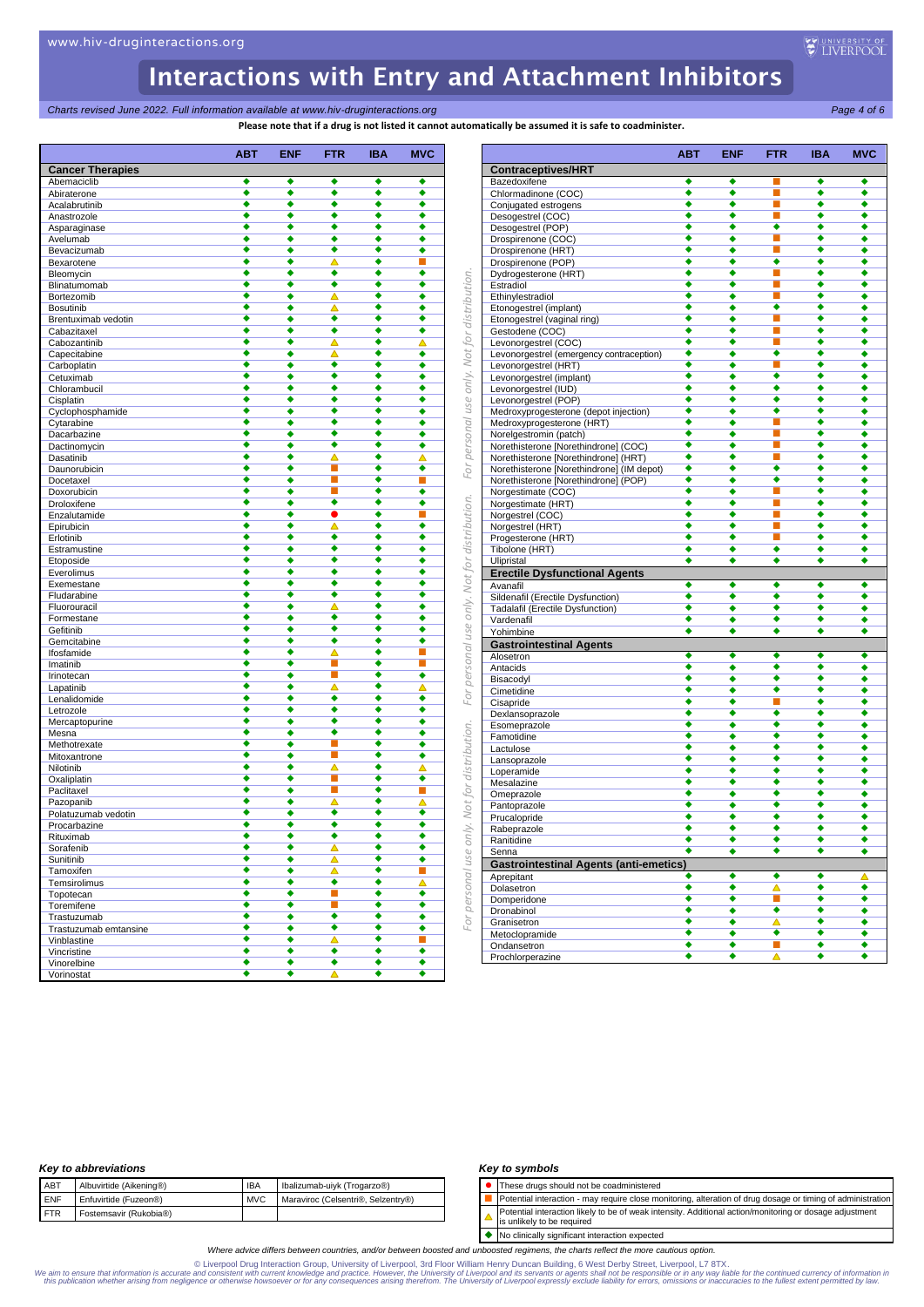use only. Not for distribution.

For personal

For personal use only. Not for distribution.

For personal use only. Not for distribution.

*Charts revised June 2022. Full information available at www.hiv-druginteractions.org Page 5 of 6*

**Please note that if a drug is not listed it cannot automatically be assumed it is safe to coadminister.**

|                                                     | <b>ABT</b> | <b>ENF</b> | <b>FTR</b> | <b>IBA</b>           | <b>MVC</b>           |
|-----------------------------------------------------|------------|------------|------------|----------------------|----------------------|
| <b>Herbals/Supplements/Vitamins</b>                 |            |            |            |                      |                      |
| African potato                                      | ٠          | ٠          | Δ          | ٠                    |                      |
| Aloe vera                                           | ٠          | ٠          | ٠          | ٠                    | ٠                    |
| Ascorbic Acid (vitamin C) [alone]                   | ٠          |            | 4          | ō                    | ◆                    |
| Ascorbic Acid [in multivitamins]                    | ٠          | ٠          | ٠          | ٠                    | ٠                    |
| Ashwagandha (Withania somnifera)                    | ٠          | ٠          | ٠          | ۰                    | ٠                    |
| Ayahuasca                                           | ٠          | ٠          | ٠          | ٠                    | Δ                    |
| Black cohosh                                        |            | ٠          | ٠          | ۰                    | ٠                    |
| Calcium supplements                                 | ٠          | ۰          | ٠          | ٠                    | ٠                    |
| Cat's claw (Uncaria tomentosa)                      | ٠          | ٠          | Δ          | ۰                    | П                    |
| Colecalciferol (vitamin D3) [alone]                 | ٠<br>۵     | ۵          | ٠<br>٠     | ٠<br>۰               | ٠                    |
| Colecalciferol [in multivitamins]                   | ٠          | ٠          | ٠          | ٠                    | ٠                    |
| Cubeb pepper (Piper cubeba)                         | ٠          | ٠          | ٠          |                      | Δ                    |
| Cyanocobalamin [alone]                              |            | ٠<br>٠     | ٠          | ٠<br>۰               | ٠<br>◆               |
| Cyanocobalamin [in multivitamins]                   | ٠          | ٠          |            | ٠                    | Δ                    |
| Echinacea                                           | ٠          | ٠          | ٠          | ٠                    |                      |
| Eucalyptus globulus                                 | ٠          | ٠          | ٠          | $\overline{\bullet}$ | ٠<br>٠               |
| Ferrous fumarate                                    | ٠          | ٠          | ٠          | ۰                    | ٠                    |
| Folic acid [alone]<br>Folic acid [in multivitamins] | ٠          | ۵          | ٠          | ٠                    | ٠                    |
| Garlic                                              | ٠          | ٠          | ■          | ٠                    | П                    |
| Ginger (Zinigiber officinale)                       |            |            | ∙          | ō                    | Δ                    |
| Ginkgo biloba                                       | ٠          | ٠          | ́          | ٠                    | Δ                    |
| Ginseng (P. ginseng, P. quinquefolius)              | ٠          | ٠          | ٠          | ٠                    | ٠                    |
| Goldenseal root (Hydrastis canadensis)              | ٠          | ٠          | ٠          | ٠                    | ٠                    |
| Grapefruit juice                                    | ▲          | ٠          | ٠          | ٠                    | ▵                    |
| Green tea extracts (Camellia sinensis)              | ٠          | ٠          | ٠          | ٠                    | Δ                    |
| Guggulsterone                                       | ٠          | ٠          | ٠          | ٠                    | ш                    |
| Hops (Humulus lupulus)                              | ٠          | ۰          | п          | ٠                    | П                    |
| Inula racemosa                                      | ٠          | ٠          | Δ          | ٠                    | Δ                    |
| Iodine [alone]                                      |            | ٠          | ٠          | ō                    | ٠                    |
| Iodine [in multivitamins]                           | ٠          | ٠          | ٠          | ٠                    | ٠                    |
| Iron supplements (injection/infusion)               |            | ٠          | 4          | ō                    | ٠                    |
| Iron supplements (oral)                             | ٠          | ٠          | ٠          | ٠                    | ٠                    |
| Liquorice (Glycyrrhiza glabra)                      | ٠          | ٠          | Δ          | ۰                    | Δ                    |
| Magnesium supplements                               | ٠          | ٠          | ٠          | ٠                    | ٠                    |
| Malabar nut tree                                    | ٠          | ٠          | Δ          | ۰                    | п                    |
| Menthol                                             | ٠          | ٠          | Δ          | ٠                    | Δ                    |
| Milk thistle (silymarin)                            | ٠          | ٠          | ٠          | ٠                    | ٠                    |
| Mucuna pruriens                                     | ٠          | ٠          | ٠          | ٠                    | ٠                    |
| <b>Multivitamins</b>                                | ٠          | ٠          | ٠          | ٠                    | ٠                    |
| Nicotinamide [alone]                                | ▲          | ٠          | ▲          | ۸                    | ٠                    |
| Nicotinamide [in multivitamins]                     | ٠          | ٠          | ٠          | ٠                    | ٠                    |
| Phytomenadione (vitamin K) [alone]                  | ▲          | ٠          | ▲          | ۸                    | ٠                    |
| Phytomenadione [in multivitamins]                   | ∙          | ٠          | ٠          | $\overline{\bullet}$ | ٠                    |
| Pyridoxine (vitamin B6) [alone]                     | ٠          | ٠          | ٠          | ٠                    | ٠                    |
| Pyridoxine [in multivitamins]                       | ٠          | ٠          | ٠          | ٠                    | ٠                    |
| Quercetin                                           | ٠          | ٠          | ٠          | ٠                    | П                    |
| Red yeast rice                                      | ۵          | ٠          | 4          | ō                    | ٠                    |
| Retinol (vitamin A) [alone]                         | ٠          | ٠          | ٠          | ٠                    | ٠                    |
| Retinol (vitamin A) [in multivitamins]              |            | ٠          | ▲          | ۰                    | ٠                    |
| Riboflavin (vitamin B2) [alone]                     | ٠          | ٠          | ٠          | ٠                    | ٠                    |
| Riboflavin [in multivitamins]                       | ٠          | ٠          | ٠          | ٠                    | ٠                    |
| Saw palmetto (Serenoa repens)                       | ٠          | ٠          | ٠          | ٠                    | $\overline{\bullet}$ |
| Seville orange juice                                | ٠          | ٠          | ▲          | ۰                    | ▵                    |
| St John's Wort                                      | ٠          | ó          |            | $\overline{\bullet}$ |                      |
| Thiamine (vitamin B1) [alone]                       | ٠          | ٠          | ٠          | ٠                    | ٠                    |
| Thiamine [in multivitamins]                         | ۵          | ۵          | ٠          | ۵                    | ۵                    |
| Tocopherol (vitamin E) [alone]                      | ٠<br>٠     | ٠          | ٠<br>٠     | ٠<br>۰               | ٠                    |
| Tocopherol (vitamin E) [in multivitamins]           |            | ٠          |            |                      | ٠                    |
| Turmeric (Curcuma longa)<br>Valerian                | ٠<br>٠     | ٠<br>٠     | ٠<br>٠     | ٠<br>۰               | ٠<br>4               |
|                                                     |            |            |            |                      |                      |

|                                            | АВТ                  | ENF    | FTR                  | IBA    | MVC    |
|--------------------------------------------|----------------------|--------|----------------------|--------|--------|
| <b>Hypertension / Heart Failure Agents</b> |                      |        |                      |        |        |
| Aliskiren                                  | ٠<br>٠               | ٠<br>٠ | ٠<br>П               | ٠<br>٠ | ٠<br>٠ |
| Ambrisentan                                | ٠                    | ٠      | $\overline{\bullet}$ | ٠      | ٠      |
| Amiloride                                  | ٠                    | ٠      | ٠                    | ٠      | ٠      |
| Azilsartan                                 | ٠                    | ٠      | ٠                    | ٠      | ٠      |
| Benazepril<br>Bendroflumethiazide          | ٠                    | ٠      | ٠                    | ٠      | ٠      |
| Bosentan                                   | ٠                    | ٠      | п                    | ٠      |        |
|                                            | ٠                    | ٠      | ٠                    | ٠      | ٠      |
| Candesartan                                | ٠                    | ٠      | ٠                    | ٠      | ٠      |
| Captopril<br>Chlortalidone                 | $\overline{\bullet}$ | ٠      | ٠                    | ٠      | ٠      |
| Cilazapril                                 | ٠                    | ٠      | ٠                    | ٠      | ٠      |
| Clonidine                                  | ٠                    | ٠      | ٠                    | ٠      | ٠      |
| Dopamine                                   | ٠                    | ٠      | ٠                    | ٠      | ٠      |
| Doxazosin                                  | ٠                    | ٠      | ٠                    | ٠      | ٠      |
| Enalapril                                  | ٠                    | ٠      | ٠                    | ٠      | ٠      |
| Eplerenone                                 | ٠                    | ٠      | ٠                    | ٠      | ٠      |
| Epoprostenol                               | ٠                    | ٠      | ٠                    | ٠      | ٠      |
| Eprosartan                                 | ٠                    | ٠      | $\overline{\bullet}$ | ٠      | ٠      |
| Fosinopril                                 | ٠                    | ٠      | ٠                    | ٠      | ٠      |
| Furosemide                                 | ٠                    | ٠      | ٠                    | ٠      | ٠      |
| Hydralazine                                | ٠                    | ٠      | ٠                    | ٠      | Δ      |
| Hydrochlorothiazide                        | ٠                    | ٠      | ٠                    | ٠      | ٠      |
| lloprost                                   | ٠                    | ٠      | ٠                    | ٠      | ٠      |
| Indapamide                                 | ٠                    | ٠      | ٠                    | ٠      |        |
| Irbesartan                                 | ٠                    | ٠      | ٠                    | ٠      | ٠      |
| Isosorbide dinitrate                       | ٠                    | ٠      | ◆                    | ٠      | Δ      |
| Ivabradine                                 | ٠                    | ٠      | Δ                    | ٠      | ٠      |
| Labetalol                                  | ٠                    | ٠      | ٠                    | ٠      | ٠      |
| Lacidipine                                 | ٠                    | ٠      | Δ                    | ٠      | ٠      |
| Lercanidipine                              | $\overline{\bullet}$ | ٠      | ٠                    | ٠      | ٠      |
| Lisinopril                                 | ٠                    | ٠      | $\overline{\bullet}$ | ٠      | ٠      |
| Losartan                                   | ٠                    | ٠      | ٠                    | ٠      | ٠      |
| Macitentan                                 | ٠                    | ٠      | $\overline{\bullet}$ | ٠      | ٠      |
| Methyldopa                                 | ٠                    | ٠      | ٠                    | ٠      | Δ      |
| Metolazone                                 | ٠                    | ٠      | ٠                    | ٠      | ٠      |
| Midodrine                                  | ٠                    | ٠      | r.                   | ٠      | ٠      |
| Moxonidine                                 | ٠                    | ٠      | ٠                    | ٠      | ٠      |
| Olmesartan                                 | ٠                    | ٠      | r.                   | ٠      | ٠      |
| Perindopril                                | ٠                    | ٠      | ٠                    | ٠      | ٠      |
| Prazosin                                   | ٠                    | ٠      | r.                   | ٠      | ٠      |
| Quinapril                                  | ٠                    | ٠      | ٠                    | ٠      |        |
| Ramipril                                   | ٠                    | ٠      | ٠                    | ٠      | ٠      |
| Ranolazine                                 | ٠                    | ٠      | ▵                    | ٠      | П      |
| Riociguat                                  | ٠                    | ٠      | П                    | ٠      | ٠      |
| Sacubitril                                 | ٠                    | ٠      | п                    | ٠      | Δ      |
| Selexipag                                  | ٠                    | ٠      | $\overline{\bullet}$ | ٠      | ٠      |
| Sildenafil (PAH)                           | ٠                    | ٠      | ٠                    | ٠      | ٠      |
| Sodium nitroprusside                       | ٠                    | ٠      | $\overline{\bullet}$ | ٠      | Δ      |
| Spironolactone                             | ٠                    | ٠      | ٠                    | ٠      | ٠      |
| Tadalafil (PAH)                            | ٠                    | ٠      | ٠                    | ٠      | ٠      |
| Telmisartan                                | ٠                    | ٠      | r.                   | ٠      | ٠      |
| Terazosin                                  | ٠                    | ٠      | ٠                    | ٠      | ٠      |
| Torasemide                                 | ٠                    | ٠      | ▉                    | ٠      | ٠      |
| Trandolapril                               | ٠                    | ٠      | ٠                    | ٠      | ٠      |
| Treprostinil                               | ٠                    | ٠      | ٠                    | ٠      | ٠      |
| Triamterene                                | ٠                    | ٠      | ٠                    | ٠      | ٠      |
| Valsartan                                  | ٠                    | ٠      | ▉                    | ٠      | ٠      |
| Xipamide                                   | ٠                    | ٠      | ٠                    | ٠      | ٠      |
| <u>Illicit/Recreational</u>                |                      |        |                      |        |        |
| Alcohol                                    | ٠                    | ٠      | ٠                    | ٠      | ٠      |
| Amphetamine                                | ٠                    | ٠      | ٠                    | ٠      | ٠      |
| Cannabis                                   | ٠                    | ٠      | ٠                    | ٠      | ٠      |
| Cocaine                                    | ٠                    | ٠      | п                    | ٠      | ٠      |
| Ecstasy (MDMA)                             | ٠                    | ٠      | ٠                    | ٠      | ٠      |
| GHB (Gamma-hydroxybutyrate)                | ٠                    | ٠      | ٠                    | ٠      | ٠      |
| Heroin                                     | ٠                    | ٠      | ٠                    | ٠      | ٠      |
| LSD (Lysergic acid diethylamide)           | ٠                    | ٠      | ٠                    | ٠      | ٠      |
| Mephedrone                                 | ٠                    | ٠      | ٠                    | ٠      | ٠      |
| Methamphetamine                            | ٠                    | ٠      | ٠                    | ٠      | ٠      |
| Phencyclidine (PCP)                        | ٠                    | ٠      | ٠                    | ٠      | ٠      |
| Poppers (Amyl nitrate)                     | ٠                    | ٠      | ٠                    | ٠      | ٠      |

## *Key to abbreviations*

|            | <b>Nev to apple videons</b> |            |                                    |
|------------|-----------------------------|------------|------------------------------------|
| ABT        | Albuvirtide (Aikening®)     | <b>IBA</b> | Ibalizumab-uiyk (Trogarzo®)        |
| <b>ENF</b> | Enfuvirtide (Fuzeon®)       | <b>MVC</b> | Maraviroc (Celsentri®, Selzentry®) |
| <b>FTR</b> | Fostemsavir (Rukobia®)      |            |                                    |
|            |                             |            |                                    |

### *Key to symbols*

⚫ These drugs should not be coadministered

- Potential interaction may require close monitoring, alteration of drug dosage or timing of administration Potential interaction likely to be of weak intensity. Additional action/monitoring or dosage adjustment
- $\blacktriangle$ is unlikely to be required

◆ No clinically significant interaction expected

*Where advice differs between countries, and/or between boosted and unboosted regimens, the charts reflect the more cautious option.*